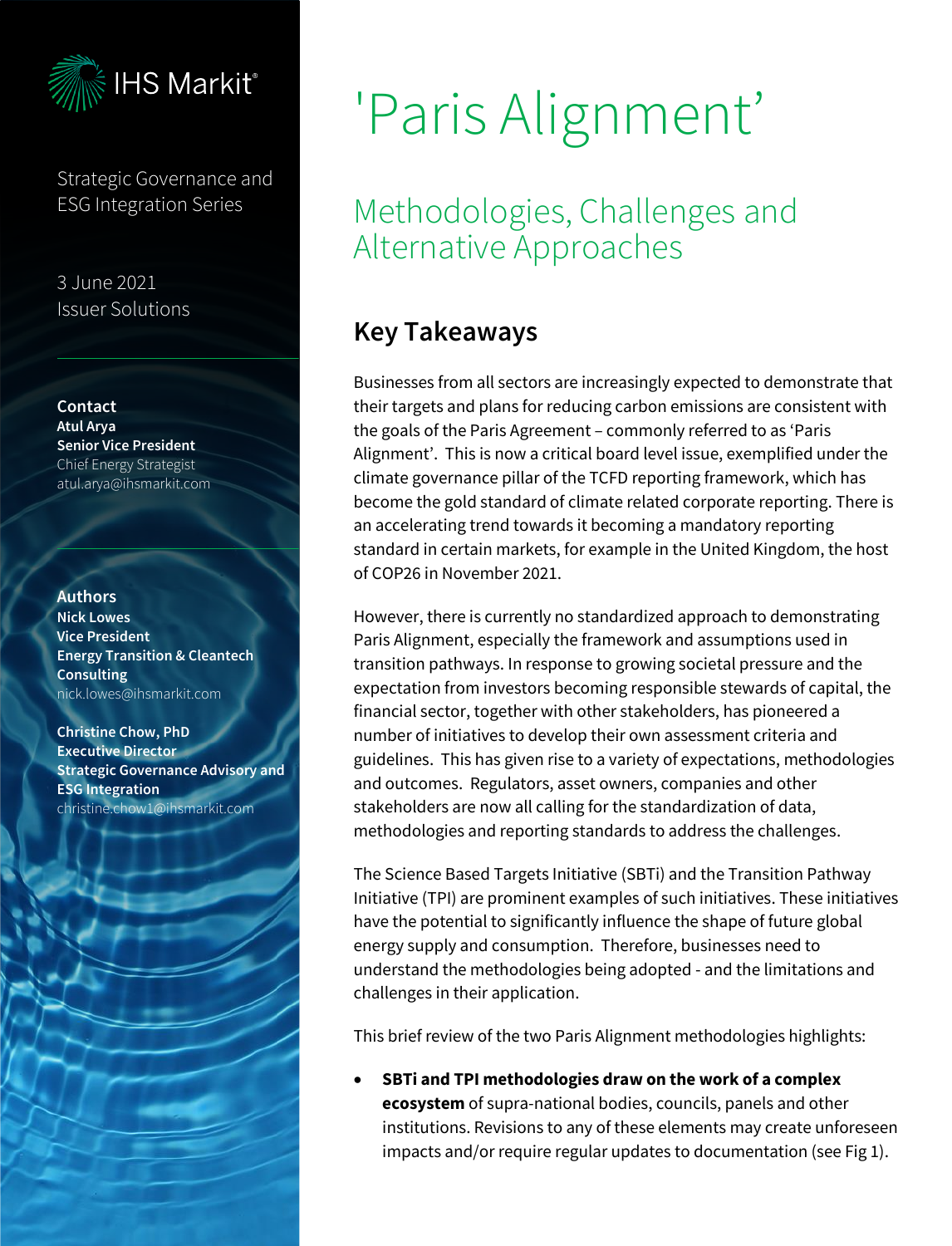- **SBTi and TPI methodologies are helpful but imperfect in assessing the Paris Alignment of a company**. This paper highlights some challenges and areas of potential enhancement. One area of focus is the scenario used to define the emissions reduction pathway to be followed.
- **IHS Markit has the tools, data sets and expertise** to address these issues and assist companies in assessing, reporting and communicating the alignment of their emissions reduction targets and plans with the goals of the Paris Agreement.

## Introduction

Companies operating in all sectors are under increasing pressure from investors and other stakeholders to demonstrate that their targets for emissions reduction are aligned with the goals of the Paris Agreement – namely that they are on a trajectory consistent with a global temperature rise of 'well below 2C' compared to pre-industrial times. This is increasingly being taken to mean trajectories consistent with a maximum warming of 1.5C and which achieve Net Zero emissions by 2050.

There are however multiple issues to be addressed in demonstrating such 'Paris Alignment' including:

- The lack of a standard agreed emissions reduction pathway to achieving Paris objectives; multiple global *decarbonization scenarios* have been developed by many organizations, many of which claim to represent Paris-aligned pathways;
- Multiple *methodologies* for assessing the Paris alignment of companies' targets;
- *Significant challenges* to achieve the short to mid-term rates of decarbonization required by commonly referenced 'Paris aligned' emissions scenarios;
- The use of *approximations* and *estimates* in the current methodologies; for example, in assessing the carbon intensity of products sold
- *Inconsistent* metrics and methodologies adopted by companies for reporting emissions which make comparisons infeasible and potentially meaningless;
- Inconsistent levels of *disclosure* of material assumptions, with resulting difficulty for stakeholders to compare the application of the scenarios
- Limited understanding and acknowledgement of the *practical challenges and broader socio-economic impacts* of rapidly decarbonizing the global energy system by those setting the rules. For example, trade-offs may be required against other ESG metrics, but there is little acknowledgement of this and no agreed basis for making these trade-offs.

The above issues are causing significant challenges for companies to demonstrate Paris Alignment of their current portfolios and future investment plans. This in turn is creating a significant and growing risk of forced divestment from emissions intensive sectors and companies, including those fully committed to achieving climate goals.

#### **Assessing Paris Alignment: SBTi and TPI**

The assessment of whether companies are Paris aligned has spawned a complex ecosystem of organizations and associated methodologies (Fig 1 provides a simplified overview). Some general observations from this overview are as follows: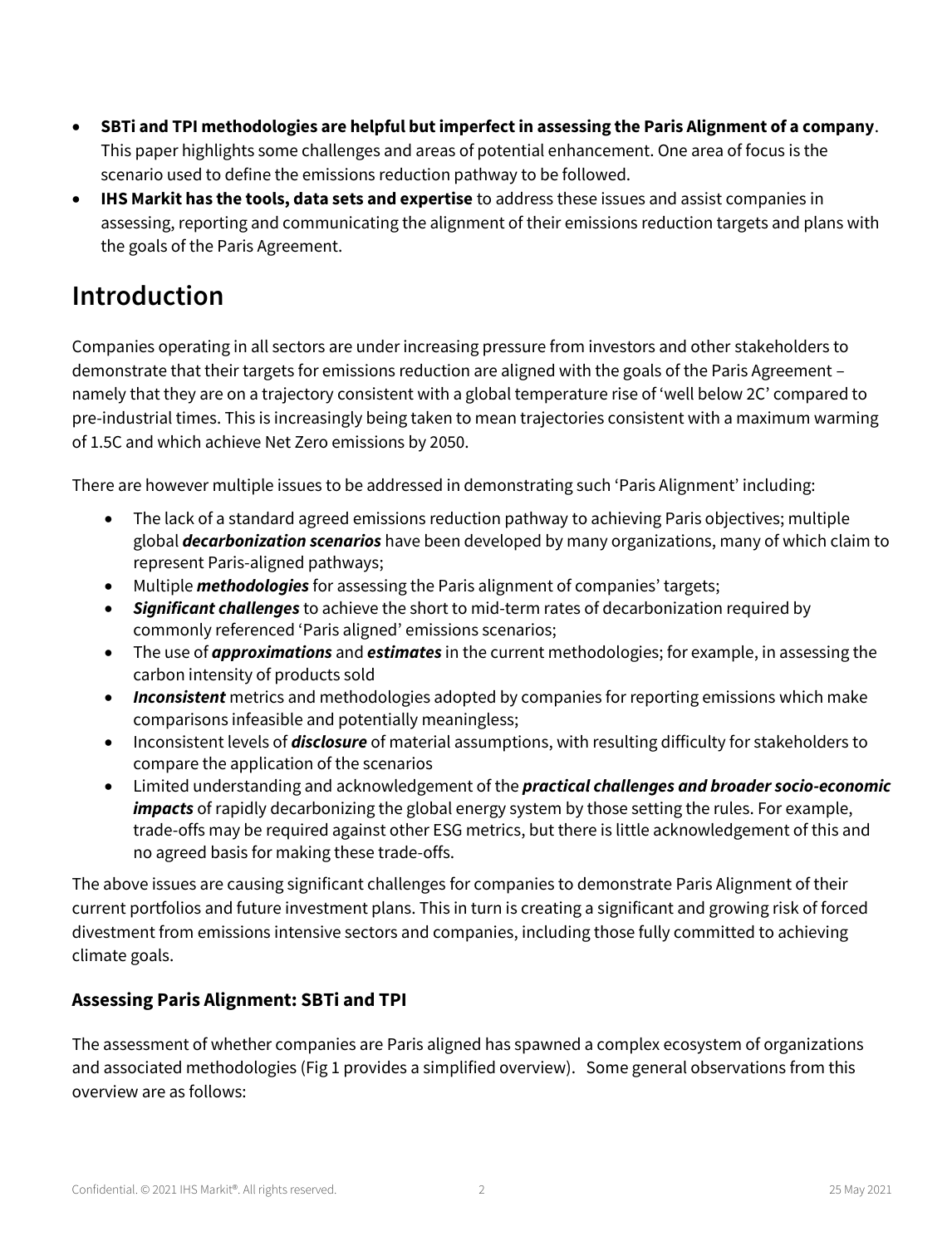- Many parties involved, including advocates driving specific narratives/outcomes
- Minimum regulatory involvement to date in setting rules and standards
- Substantial financial sector involvement compared to involvement from the energy sector itself in developing the methodologies
- Extensive cross-referencing between organizations, requiring frequent updates of guidelines.

#### *Figure 1. Assessing Paris Alignment: a complex web of organizations and methodologies, with SBTi and TPI increasingly prominent*



Within this system two initiatives are gaining prominence with the global investment community<sup>1</sup>:

- Science-based Targets Initiative (SBTi)
- Transition Pathway Initiative (TPI)

SBTi is a partnership of CDP, UNGC, WRI and WWF (see Fig 1 for definitions) which promotes the adoption by companies of 'Science Based Targets' for emissions reduction – i.e. targets aligned with objectives of the Paris Agreement. SBTi sets the requirements which must be met for companies' targets to be classified as SBTs. Over 1,400 companies have committed to setting such targets and submitting them to SBTi for verification and endorsement.

TPI was founded by a small group of UK-based asset owners. It is now supported by around 100 financial institutions managing over \$26 trillion of assets. TPI assesses companies on their climate-related Management

<sup>&</sup>lt;sup>1</sup> The requirements of the Task Force on Climate-related Financial Disclosures (TCFD) are also widely adopted and are becoming mandatory in certain jurisdictions. However, the TCFD does not provide specific methodologies for setting emission reduction targets in line with the Paris Agreement. Rather the TCFD provides a framework for climate risk assessment and reporting. Other initiatives within the investment community include Network for Greening the Financial System (NGFS), Portfolio Alignment Team, and Climate Action 100+.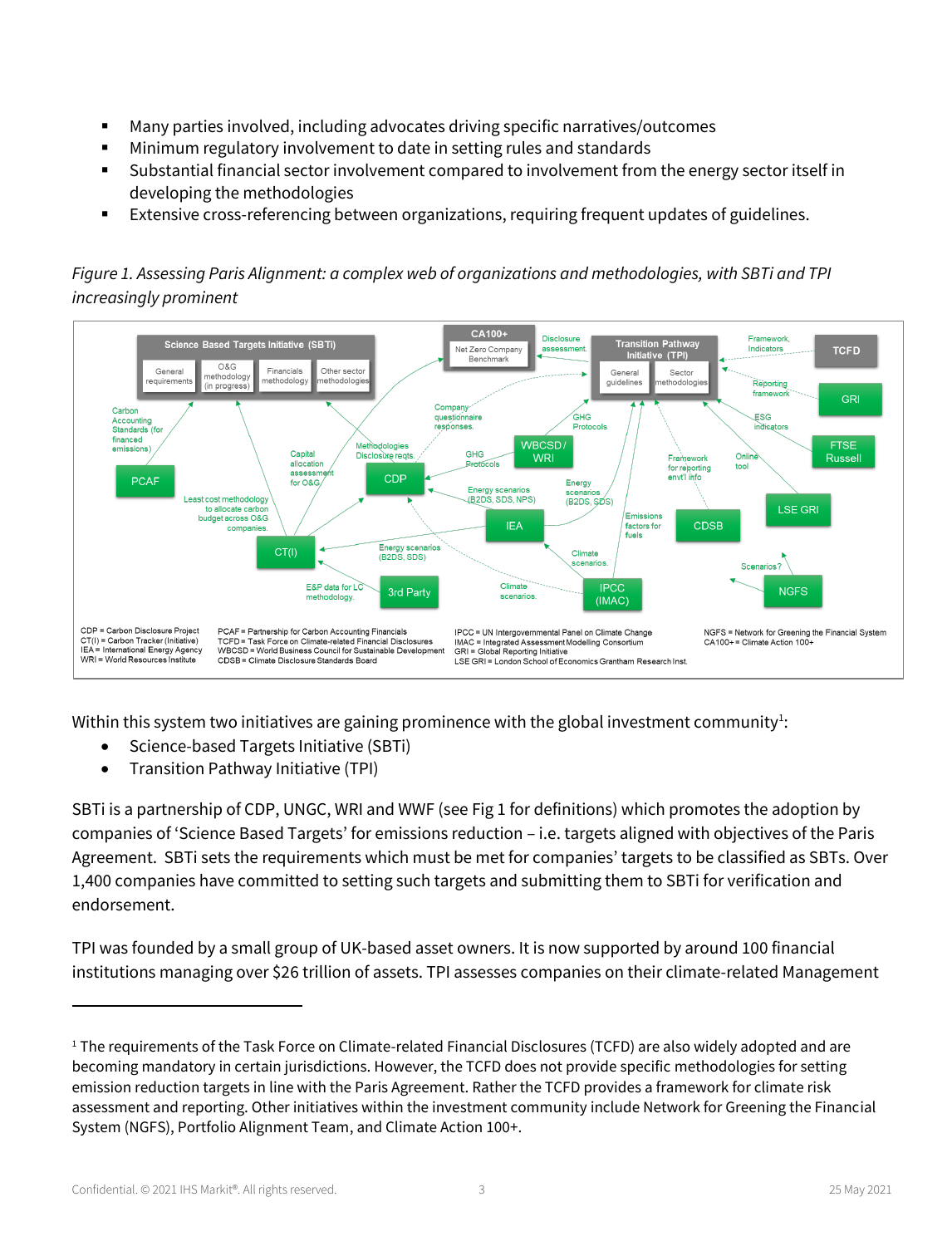Quality and on their Carbon Performance; it provides public reports on the extent to which the company's emissions reduction targets are Paris Aligned. TPI focuses on publicly listed companies in 16 high-emissions business sectors.

SBTi and TPI have both developed assessment methodology guidelines, with sector-specific methodologies for emissions-intensive sectors. SBTi has also developed guidelines for financial institutions holding portfolios of assets.

Both SBTi and TPI provide transparent and relatively detailed guidance on their methodologies to define Paris Alignment, and the decarbonization scenarios they select or recommend. They both extensively reference the work of the IPCC and the IEA in defining the required decarbonization pathway(s) for specific sectors within the global economy. Both methodologies typically define Paris Alignment for a company in terms of convergence of the company's Carbon Intensity (per unit of output) <sup>2</sup> with the required sectoral CI pathway to achieve 'well below 2C' - based on Scope 1 & 2, and where relevant Scope 3, emissions. In addition, for oil & gas producers, the SBTi requires that any new source supply fits within the industry's remaining (uninvested) carbon budget.<sup>3</sup>

Whilst both approaches have merit, there are also some potential issues – issues which can create significant problems for companies in demonstrating their commitment to climate action, especially those in energyintensive sectors. For example, in their latest report in April 2021 not a single company in the oil & gas sector was rated as Paris Aligned by the TPI, and in no sector were companies considered to be reducing emissions fast enough to meet targets<sup>4</sup>.

Some of the key issues include:

- Methodologies are still 'work in progress' and subject to change
	- o For several sectors the detailed methodology guidance notes provided by both SBTi and TPI are still in development or are undergoing revision. Furthermore, the referencing of IEA scenarios raises the question of whether the methodologies will be updated to align with the IEA's recently published Net Zero 2050 Roadmap. This lack of established, stable and agreed 'rules' creates a significant risk for companies and investors.
- Choice of global decarbonization scenario
	- $\circ$  Both initiatives reference IEA scenarios which posit an immediate and linear emissions reduction pathway. Other Paris aligned scenarios, such as IHS Markit's Net Zero Emissions scenarios, include a bridging period of 5+ years with slower emissions reduction followed by a more rapid decline. Such scenarios may better represent the reality of policy and investment lag.
- Sectoral definitions used in the Sectoral Decarbonization Approach (SDA)
	- $\circ$  All companies within an economic sector are measured against the same decarbonization pathway, so sector definition greatly influences the required pathway. For example, the TPI assesses all

<sup>&</sup>lt;sup>2</sup> SBTi also permits, and in some cases requires, targets based on absolute emissions reduction

<sup>3</sup> In the IEA's new Net Zero Roadmap published 18 May 2021, the remaining uninvested carbon budget for oil and gas is assessed to be zero, i.e. no further investment in exploration or development of discovered resources.

<sup>4</sup> 'State of Transition 2021', Transition Pathway Initiative, 13 April 2021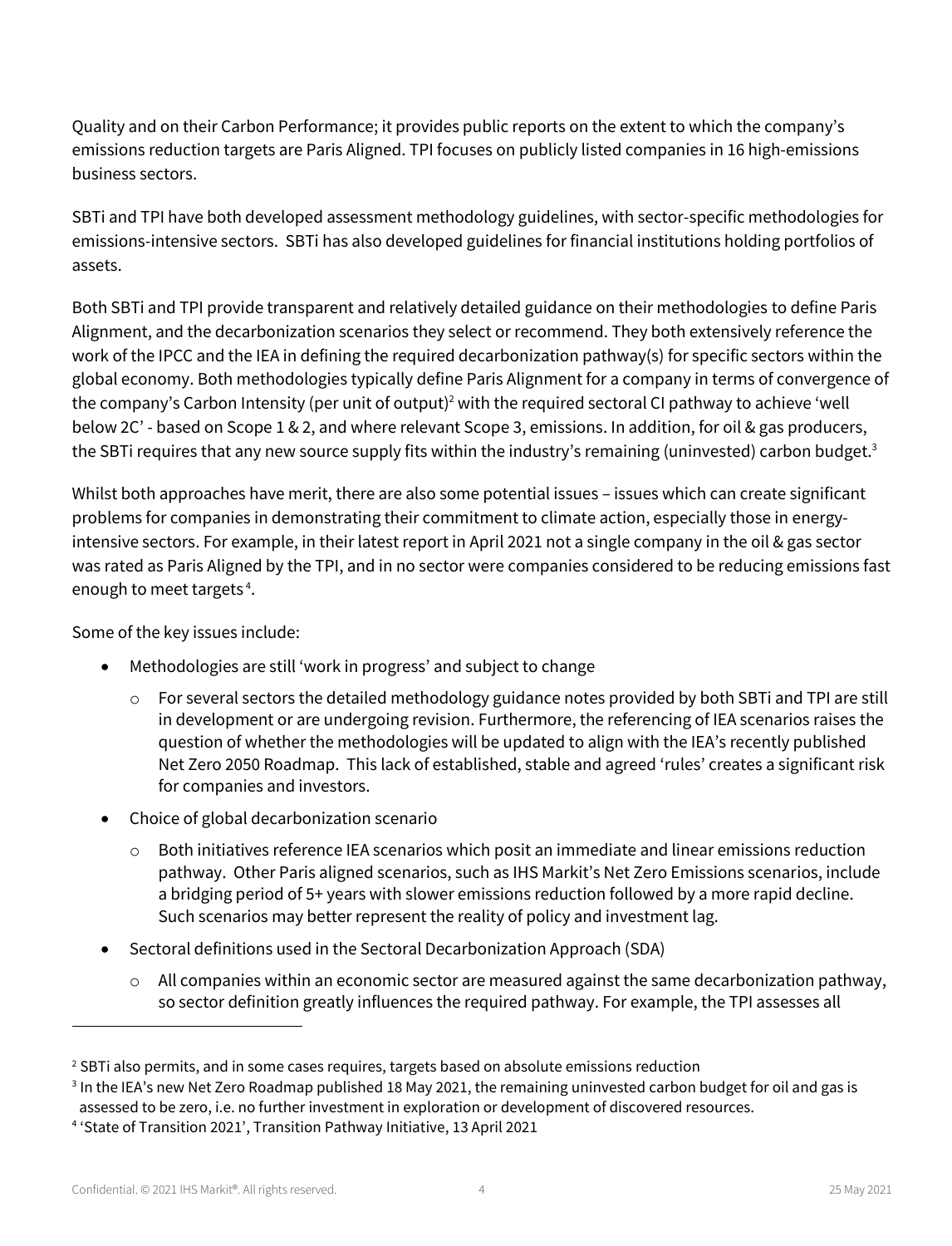primary energy producers (oil, gas, coal, biofuels, nuclear etc.) against the same decarbonization pathway for primary energy, as defined by the IEA scenarios. Similarly, the (draft) SBTi methodology for oil and gas requires integrated oil and gas companies to set targets aligned with the "integrated energy" sector, which encompasses the overall provision of energy to the economy.

- Treatment of Scope 3 emissions
	- $\circ$  Climate scenarios do not distinguish Scope 1, 2 and 3 emissions these are attributes of individual organizations. Since the same Scope 3 emissions can 'belong' to more than one company (e.g. an auto manufacturer and an oil company) there is potential double counting of Scope 3 emissions in company targets and hence potential misalignment of required sectoral decarbonization pathways with company targets.
- Treatment of carbon offsets
	- o According to the SBTi Corporate Manual v1.0 published in April 2021, "Offsets shall not be counted as reductions toward meeting an SBT". However, according to a blog published by CDP<sup>5</sup>, "Good offset projects should lead to real reductions or sequestration of carbon. They should be monitored, verified and must have concrete ownership". Companies would benefit from clarity from regulators and standard setters on the treatment of offsets, the sooner the better. Offsets could be a valuable stop gap whilst long term technologies are being developed and deployed. Applying a limit to the level of offsets allowed may be appropriate in incentivizing the desired corporate behaviour.
- Use of approximated industry-wide assumptions
	- $\circ$  Due to limited and inconsistently defined publicly available data, the methodologies necessarily have to use simplistic assumptions, approximations and averages when defining emissions reduction pathways and/or assessing individual companies against them. This can result in inaccuracies and misrepresentations.
- Consideration of other sustainable development goals
	- $\circ$  SBTi and TPI provide no guidance on how companies should assess the multiple trade-offs that need to be made between emissions reduction and other ESG performance metrics. A more principles-based approach such as one that seeks co-benefits such as improvement of livelihood of communities to enable a just transition could create win-win outcomes.

## How IHS Markit Can Help

IHS Markit has the tools, data sets and expertise to assist companies in assessing, reporting and communicating the alignment of their emissions reduction targets and plans with the goals of the Paris Agreement. Where appropriate, we can also help companies understand and address the challenges in the current approaches and provide a comprehensive, in-depth and robust analysis.

Examples of the type of support we can provide include:

<sup>5</sup> https://www.cdp.net/en/articles/forests/how-do-carbon-offsets-fit-into-a-net-zero-future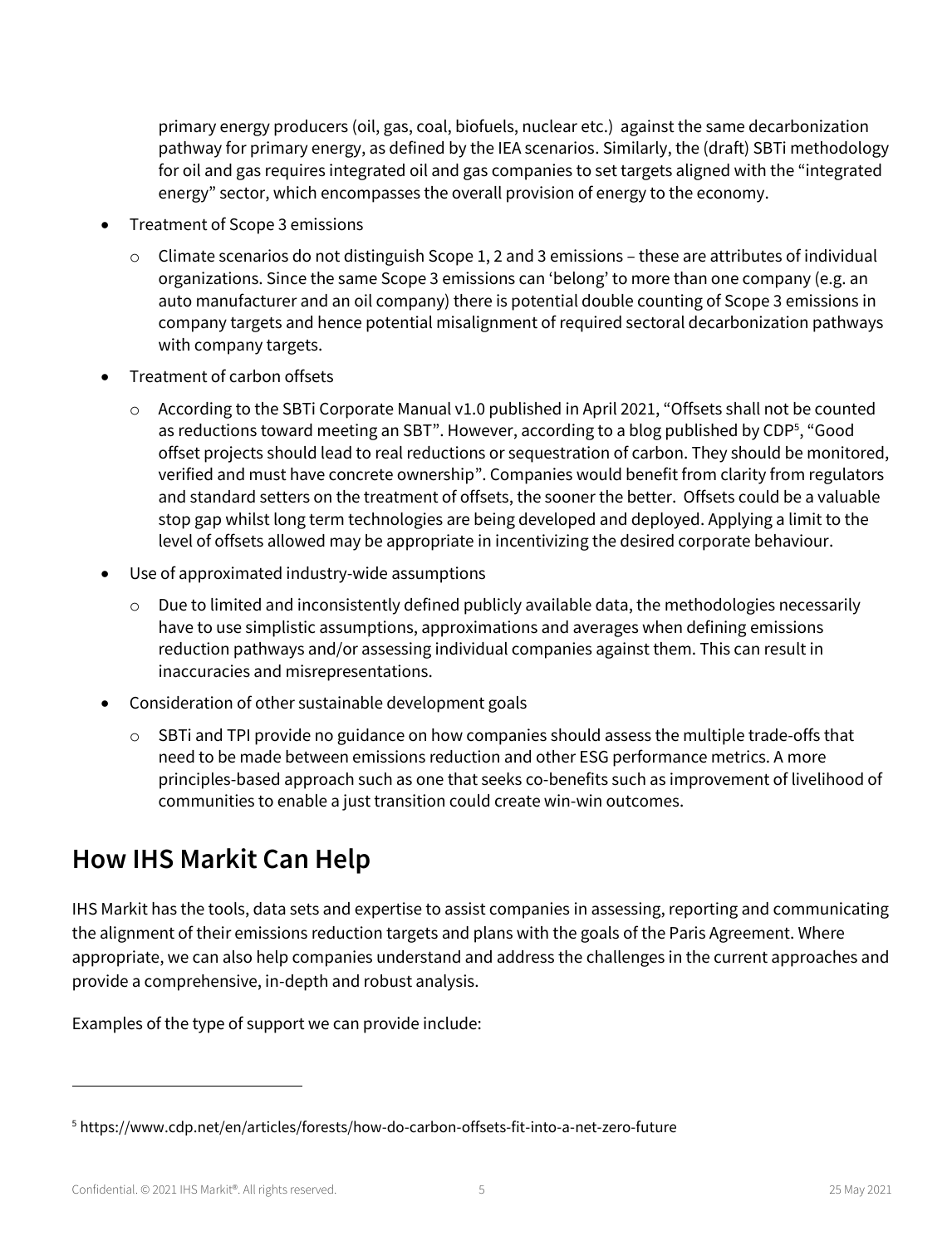#### **Modeling Paris Alignment for Portfolio(s):**

- Help companies benchmark their current portfolio emissions against sectoral averages for example to understand current positioning and to identify the short to mid-term reductions needed.
- Assess a company's required emissions reduction pathway: define the metrics and targets over 10, 20, and 30-year timeframes to meet the current requirements of SBTi and/or TPI, i.e. the minimum targets which would be endorsed as SBTs / Paris Aligned using current methodologies.
- Assess the required emissions reduction pathway if the IEA Net Zero 2050 Roadmap is used as the baseline.

#### **Methodology Development:**

- Help companies design and apply refined methodologies for demonstrating Paris Alignment, using SBTi/TPI as a basis. This could include methodology enhancements such as:
	- o Using alternative Paris-aligned scenarios such as IHS Markit's Net Zero scenarios. Our scenarios recognize the challenge of immediate rapid decarbonization of hard to abate sectors. Adopting IHS Markit scenarios will allow the setting of realistic mid-term decarbonization targets (e.g. 2030) which are consistent with the Paris goals.
	- $\circ$  Including more granular scenario assumptions around end-user carbon capture, utilization & storage (CCUS) in calculating the CI of energy product, i.e. improving consistency of assumptions between scenarios and company targets.
	- $\circ$  Providing more granular and more accurate assessments of the emissions intensity of a company's supply chain and sold products.

#### **Developing Portfolio Choices:**

• Identify and assess a range of portfolio actions which would Paris-align the company emissions trajectory. These could include divestment of high CI assets, investments in low CI activities and/or investments in emissions abatement technologies.

#### **Communication and Engagement with External Stakeholders:**

- Provide intelligence on the climate positions, declared expectations and voting histories of the company's main institutional investors.
- Support companies in communicating their emissions reduction targets and strategies to investors and banks; support companies in responding to challenges from advocacy groups.
- Through IHS Markit's ESG Reporting Repository, facilitating the reporting of ESG information across multiple voluntary frameworks such as TCFD and SASB, through a central portal. IHS Markit provides a one-stop online platform for information and data relevant for ESG-focused investors and other stakeholders.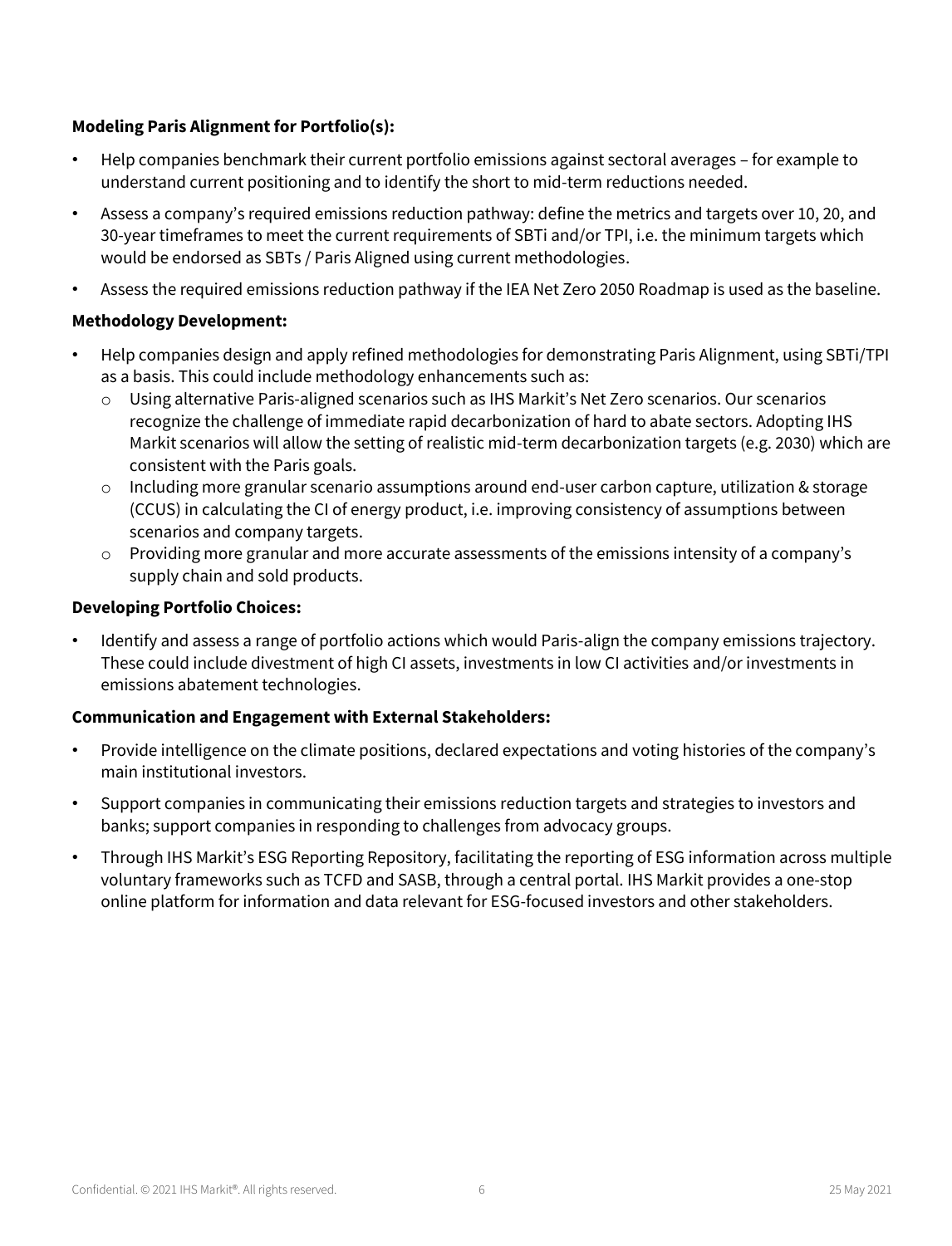## Key contacts



#### Nick Lowes

#### Vice President – Energy Transition and Cleantech Consulting

Nick leads IHS Markit's Energy Transition consulting activities, with over 30 years experience across the energy sector. He currently focuses on providing advisory services to governments, investors and energy companies related to climate change, energy transition and low carbon technologies. Over his career he has worked as an advisor to many national and international energy companies and governments on issues ranging from energy policy and strategy development to investment analysis and asset valuation. During a recent period based in the Middle East, Nick led the IHS Markit team acting as the Industry Consultant for Saudi Aramco's IPO and Bond offerings. Nick holds a BA in Engineering Sciences from Cambridge University; an MBA from the UK Open University Business School; and an MSc from Imperial College, London University.



#### Christine Chow, Ph.D.

Executive Director - Global Head of Strategic Governance Advisory & ESG Integration Before joining IHS Markit, Christine was Head of Federated Hermes EOS in Asia and global emerging markets. Her PhD thesis on responsible investment was short-listed for a United Nations award in Sweden for industry relevance and academic excellence. She is a Member of Court and Investment Committee of the London School of Economics (LSE), a Board Member of the International Corporate Governance Network (ICGN) and appointed an honorary adviser to the Financial Reporting Council (FRC) Hong Kong. She was named as one of the top 30 Inspirational Women in the City of London. In 2020, she won the Finance Monthly Women in Finance Award as the Investment Management Leader of the Year (Asia). Christine is a graduate of the London School of Economics and the University of Melbourne. She completed an executive education course on financial engineering at Stanford University. She was a member in the Data Governance Task Force of the UK All Party Parliamentary Group (APPG) on Artificial Intelligence (2018 – 2021) and an Adjunct Professor in Finance at the Hong Kong University of Science and Technology (2014-2016).



#### Atul Arya

#### Chief Energy Strategist and Senior Vice President

Atul Arya is Senior Vice President and Chief Energy Strategist at IHS Markit. He is responsible for integrating energy content, analysis and insights across the entire energy value chain and for c-suite client engagements. His areas of expertise include energy sector strategy, energy transition, climate change science/policy, value chain analysis and cleantech. He has previously led Energy Insight, Research and Analysis and Energy Research teams at IHS. Atul previously worked for BP for over 20 years in a number of operational, business, technical and strategic positions around the world. His career includes international leadership experience in a diverse array of energy fields spanning strategy development, business planning, field operations, solar PV and technology commercialization. Atul has served on boards of several companies and institutions and the World Economic Forum's Global Future Council on Advanced Energy Technologies. He is 25+ year member of the Society of Petroleum Engineers. Atul is a sought-after speaker and moderator at public conferences, company boards and industry events and a member of the CERAWeek leadership team. He holds B.S., M.S. and Ph. D. degrees in engineering.